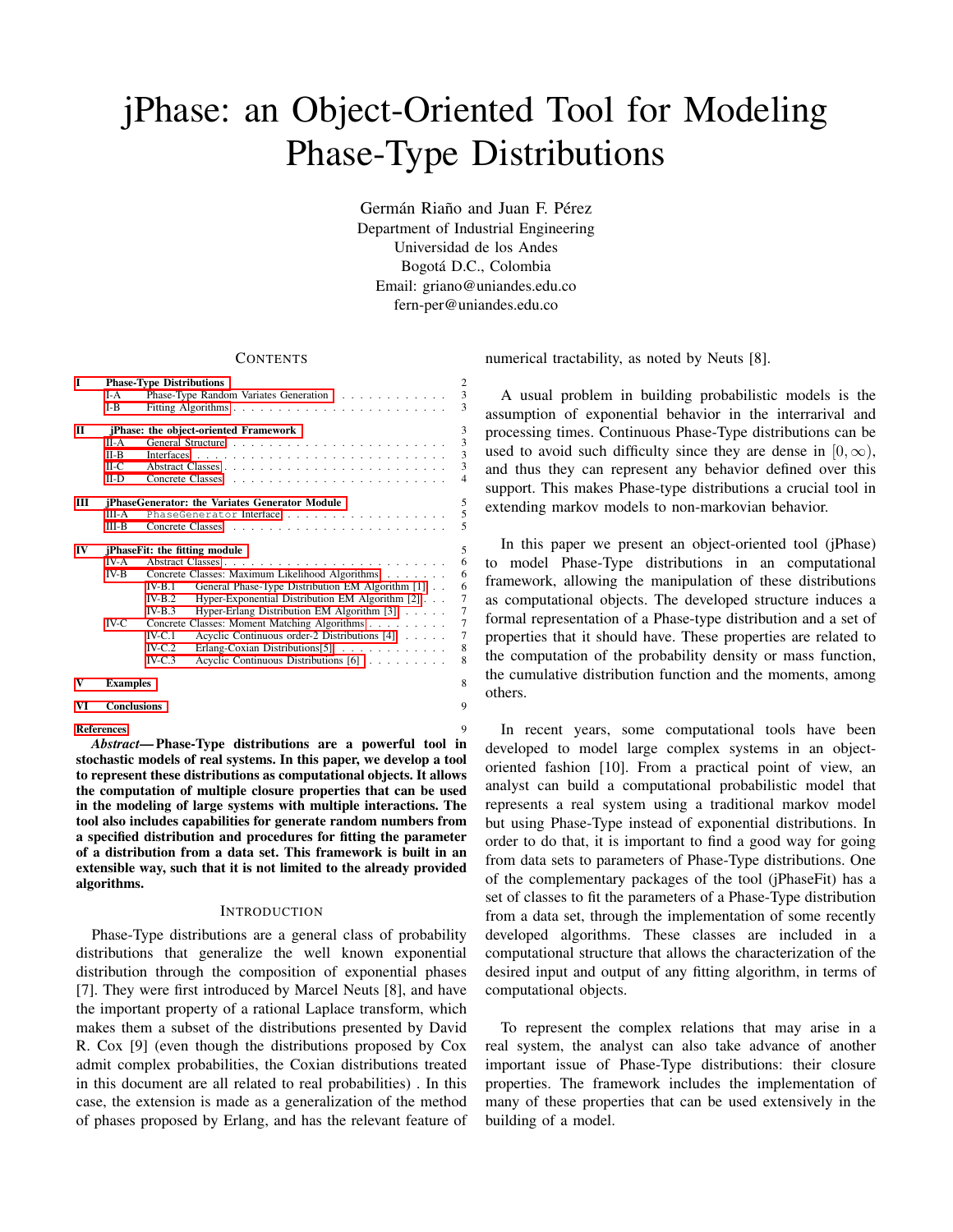This tool includes another complementary package (jPhaseGenerator), which establishes the structure for any Phase-Type random variates generator, and implements the algorithms developed by Neuts and Pagano [11] for the discrete and the continuous cases.

With this structure, any person with a basic knowledge in object-oriented programming can use Phase-Type distributions in the analysis of a system, through the fitting of real data to a Phase-Type distribution and the computation of some performance measures with the help of the procedures and utilities implemented. A graphic user interface was also developed in order to allows the interaction with the tool through the familiar windows, buttons and menu bars. This interface allows an easier interaction with the user, and can be used to make a relevant analysis of a real system, including data fit, closure properties computation, and graphical presentation of the probability density function and cumulative probability function.

This document is organized as follows: in the first section some basic definitions of Phase-Type distributions are presented, as well as an overview of the parameter fitting methods and the random variates generation algorithms. In sections [II,](#page-2-2) [III](#page-4-0) and [IV,](#page-4-3) the developed computational structure is presented: the main, the generator and the fitter modules. In section [V](#page-7-2) some illustrative examples are given, and some conclusions are stated in the last section.

## I. PHASE-TYPE DISTRIBUTIONS

<span id="page-1-0"></span>In this section, the definition and basic properties of Phase-Type distributions are stated, according to the treatment presented in [8] y [12]. Therefore, the proofs of the definitions in this section are not included and the interested reader can find them in the given references.

A Continuous Phase-Type distribution can be defined as the time until absorption in a Continuous Markov Chain, with one absorbing state and all others transient. The generator matrix of that process can be written as:

$$
\mathbf{Q} = \begin{bmatrix} 0 & \mathbf{0} \\ \mathbf{a} & \mathbf{A} \end{bmatrix},
$$

where the first entry in the state space represents the absorbing state. As the sum of the elements on each row must be equal to zero, a is determined by

$$
\mathbf{a}=-\mathbf{A}\mathbf{1},
$$

where 1 is a column vector of ones. In order to completely determine the process, the initial probability distribution is defined and can be partitioned in the same way of the generator matrix

$$
\begin{bmatrix} \alpha_0 & \boldsymbol{\alpha} \end{bmatrix},
$$

where  $\alpha_0$  is the probability of starting the process in the state 0, and the sum of all the components in the vector must be equal to 1. Therefore,  $\alpha_0$  is determined by the following relationship

$$
\alpha_0=1-\alpha\mathbf{1}.
$$

In this way, a Continuous Phase-Type Distribution is completely determined by the parameters  $(\alpha, T)$ , and its probability distribution function is defined as

$$
F(x) = 1 - \alpha e^{\mathbf{A}x} \mathbf{1}, \quad x \ge 0,
$$

which has a clear connection to the well known exponential distribution. Furthermore, if there is just one transient phase with associate rate  $\lambda$  and it is selected with probability one, then the distribution is exactly the exponential case. From the previous expression, the probability density function can be computed as

$$
f(x) = \alpha e^{\mathbf{A}x} \mathbf{a}, \quad x > 0.
$$

And similarly, the Laplace-Stieltjes transform of  $f(\cdot)$ , is given by

$$
f(s) = \alpha_0 + \alpha (s\mathbf{I} - \mathbf{A})^{-1} \mathbf{a}, \quad Re(s) \ge 0,
$$

from which, the non-centered moments can be calculated as

$$
E[X^k] = k! \alpha (-\mathbf{A}^{-1})^k \mathbf{1}, \quad k \ge 1.
$$

A Discrete Phase-Type distribution can be seen as an analogous case to the continuous distribution. In this case, the distribution can be defined as the number of steps until absorption in a Discrete Markov Chain, with one absorbing state and all other transient. The properties of this case can be found in [12].

A relevant issue of Phase-Type distributions is that they are closed under a set of operations, such as convolution, order statistics, convex mixtures, among other. These closure properties can be exploited in the modeling process of real systems as done in [13]. Particularly, continuous Phase-Type distributions have some extra closure properties: the distribution of the waiting time in a  $M/PH/1$  queue, the residual time, the equilibrium residual time, and the termination time of a Phase-Type process with Phase-Type failures [14].

The Continuous and Discrete Phase-Type distributions have the important property of being dense in  $[0, \infty)$  and the non-negative integers, respectively (the proof of this property can be found in [15]). This implies that any distribution with support on those sets can be approximated by a Phase-Type distribution with the appropriate number of phases and parameters  $\alpha$  and **T**. In this sense, any non-negative behavior could be represented through these distributions, but this is not completely true because the number of phases needed could be infinite, which is computationally nonviable.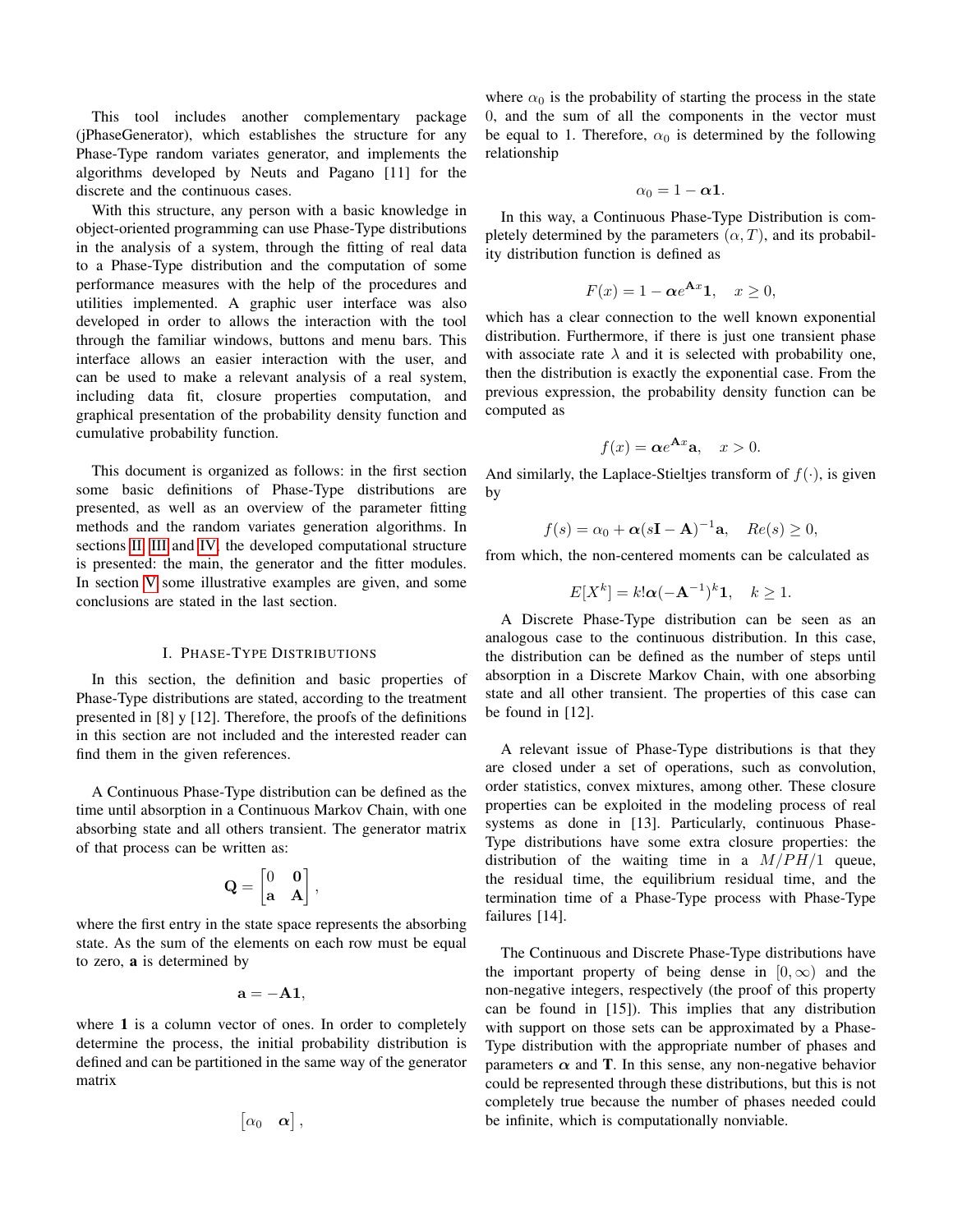## <span id="page-2-0"></span>*A. Phase-Type Random Variates Generation*

In many large applications, simulation is the appropriate tool to model the system because of the complex relations between different stochastic variables. This makes that a random number generator become an important tool to model a wide range of non-deterministic systems. Neuts and Pagano [11] developed two similar algorithms to generate random variates from discrete and continuous Phase-Type distributions. These algorithms are supported on the alias method [16] to generate variates from discrete distributions in order to simulate the process of selecting an initial state and then jump to the next one according to random vectors.

## <span id="page-2-1"></span>*B. Fitting Algorithms*

In the last twenty years, the problem of fitting the parameters of a Phase-Type distribution has received great attention from the applied probability community. These different approaches can be classified in two major groups: maximum likelihood methods and moment matching techniques, as noted in [17]. Nevertheless, almost all the algorithms designed for this task have an important characteristic in common: they reduce they set of distributions to be fitted, from the whole Phase-Type set to a special subset. In section [IV,](#page-4-3) those algorithms included in the computational package will be revisited and further explained.

# <span id="page-2-2"></span>II. JPHASE: THE OBJECT-ORIENTED FRAMEWORK

One of the contributions of this work is the design and implementation of an object-oriented framework that allows the computational manipulation Phase-Type distributions. To date, there is no academic or commercial software that can offer the capabilities of representation nor manipulation of Phase-Type distribution in a unified fashion. For example, with the developed tool, it is possible to create an object that represents a continuous Phase-Type distribution, calculate the value of its probability density function (pdf) or its cumulative distribution function (cdf), as well as any power moment. It is also possible to compute the minimum or the maximum between two distributions, as well as other closure properties, e.g. the distribution of the waiting time in a  $M/PH/1$  queue.

Now, some of the most important issues about the computational structure will be discussed in order to give a good understanding of the framework. It must be said that the computational architecture is divided in three gross packages: jPhase, jPhaseGenerator and jPhaseFit. The first is related to the computational representation of Phase-Type distributions and will be explained in this section. The second builds the structure to implement Phase-Type random variates generators and will be discussed in section [III.](#page-4-0) The last one offers a computational representation of Phase-Type fitting algorithms and will be explained in detail in section [IV.](#page-4-3) The first package can be seen as the heart of the whole framework and the others are supported on it.

## <span id="page-2-3"></span>*A. General Structure*

The jPhase package is supported on a set of interfaces, abstract classes and concrete classes. The interfaces determine the characteristics of an object and have no implementation of any method. As can be seen in the simple Class Diagram of Figure [1,](#page-3-1) there are three interfaces in the jPhase package: PhaseVar, ContPhaseVar, and DiscPhaseVar. These interfaces determine the behavior of a PhaseType distribution in both the continuous and discrete cases.

The abstract classes AbstractContPhaseVar and AbstractDiscPhaseVar implements the corresponding interface (discrete or continuous), in order to develop some of the methods determined by the interfaces. Finally, the concrete classes extends the corresponding abstract class, and thus they make use of the already implemented methods. These methods are useful for any user that wants to develop an own concrete class, because he or she doesn't need to get worried about the whole set of distribution properties, but only needs to implement a little set of simple methods. In the next sections, the properties of these interfaces, abstract and concrete classes will be explained.

# <span id="page-2-4"></span>*B. Interfaces*

As it was said above, the jPhase package consists of three interfaces, that determine the behavior of any Phase-Type distribution as shown next.

• PhaseVar

This interface defines the set of properties that are common to both discrete and continuous Phase-type distributions. Since this is the core interface in the framework, it has the major quantity of methods and all other interfaces ans classes have fewer. The methods that the interface force to implement for any distribution can be divided in three groups: access, moments and distribution methods.

• DiscPhaseVar and ContPhaseVar

This interfaces determine some of the closure properties valid for discrete and continuous Phase-Type variables, as those discussed in section [I.](#page-1-0) The methods defined by each one of this interfaces can be partitioned in two groups: distribution and closure methods. The closure properties can only be defined at this level because each one of the discrete and continuous sets are closed under these properties, but not the whole set of Phase-Type distributions. Some of the methods defined by the interfaces are shown in Table [II,](#page-3-2) where all but the distribution-related methods apply for both cases. Next, in Table [III](#page-3-3) some other methods are shown, but they are only defined for the continuous class, as discussed in section [I.](#page-1-0)

## <span id="page-2-5"></span>*C. Abstract Classes*

As shown in Figure [1,](#page-3-1) the ContPhaseVar interface is implemented by the abstract class AbstractContPhaseVar, which implements almost all the methods defined by PhaseVar and ContPhaseVar. In particular, none of the methods implemented by this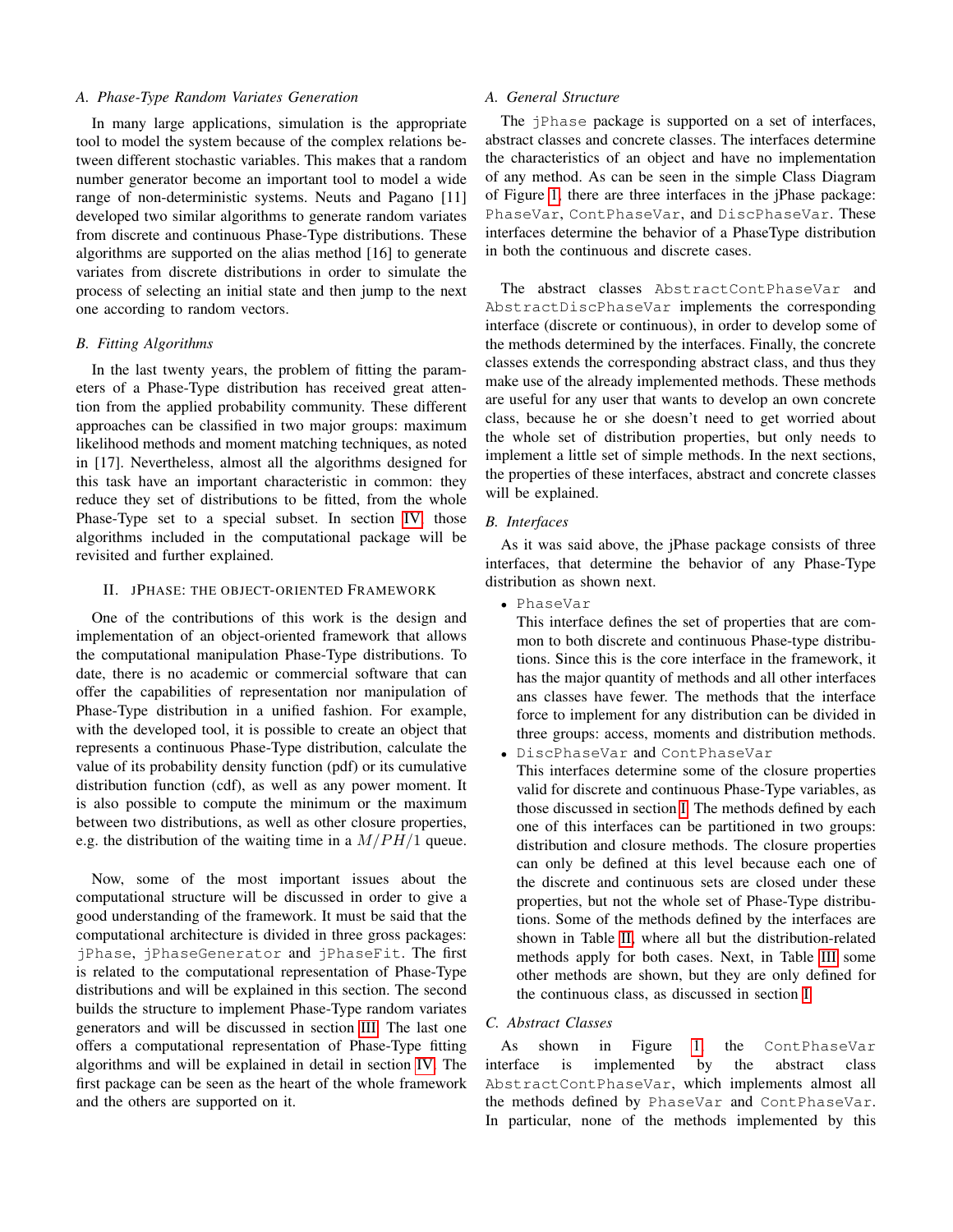## <span id="page-3-1"></span>Fig. 1. Simple jPhase Package Class Diagram

TABLE I SOME METHODS FOR THE PHASEVAR INTERFACE

| Type         | Method                   | Result                                                             |  |  |
|--------------|--------------------------|--------------------------------------------------------------------|--|--|
|              | qetMatrix()              | Generator matrix A                                                 |  |  |
|              | setMatrix(A)             | Set the transition matrix equal to                                 |  |  |
|              |                          | the parameter                                                      |  |  |
|              | qetVector()              | Initial probability distribution vec-                              |  |  |
|              |                          | tor $\alpha$                                                       |  |  |
| Access       | setVector $(\alpha)$     | Set the initial probability vector                                 |  |  |
| methods      |                          | equal to the parameter                                             |  |  |
|              | qetNumPhases()           | Number of transient phases in the                                  |  |  |
|              |                          | distribution                                                       |  |  |
|              | qetVec0()                | Value of $\alpha_0$                                                |  |  |
|              | qetMat0()                | Exit rate vector $\mathbf{a} = -\mathbf{A}\mathbf{1}$              |  |  |
|              | copy()                   | Deep copy of the distribution                                      |  |  |
|              | expectedValue()          | Expected value of the distribution                                 |  |  |
| Moments      | variance()               | Variance of the distribution                                       |  |  |
| methods      | stdDeviation()           | Returns the standard deviation.                                    |  |  |
|              | CV()                     | Squared coefficient of Variance.                                   |  |  |
|              | moment $(k)$             | k-th non-central moment of the dis-                                |  |  |
|              |                          | tribution.                                                         |  |  |
|              | cdf(x)                   | Cumulative distribution function at                                |  |  |
|              |                          | $\boldsymbol{x}$                                                   |  |  |
|              | prob(a, $\overline{b}$ ) | Probability that the variable takes a<br>value between $a$ and $b$ |  |  |
| Distribution | survival(x)              | Survival function at $x$                                           |  |  |
| methods      |                          | Value of the order-one loss func-                                  |  |  |
|              | lossFunction1(x)         | tion evaluated at $x$                                              |  |  |
|              | lossFunction2(x)         | Value of the order-two loss func-                                  |  |  |
|              |                          | tion evaluated at $x$                                              |  |  |
|              | quantil $(x)$            | Quantil $x$ of the distribution                                    |  |  |
|              | median()                 | Median of the distribution                                         |  |  |

## TABLE II

<span id="page-3-2"></span>SOME METHODS FOR THE DISCPHASEVAR AND CONTPHASEVAR **INTERFACE** 

| Type         | Method                     | Result                                   |
|--------------|----------------------------|------------------------------------------|
| Distribution | pmf $(x)$<br><sub>or</sub> | Value of the probability mass func-      |
| methods      | pdf(x)                     | tion at $x$ (discrete case) or the prob- |
|              |                            | ability density function (continuous     |
|              |                            | case)                                    |
|              | sum(Y)                     | Convolution between the original         |
|              |                            | distribution and $Y$                     |
|              | sumGeom(p)                 | Sum of a geometric number (with          |
|              |                            | parameter $p$ ) of i.i.d. Phase-Type     |
|              |                            | distributions as the original one        |
| Closure      | sumPH( $Y$ )               | Convolution of a discrete Phase-         |
| methods      |                            | Type $(Y)$ number of i.i.d. Phase-       |
|              |                            | Type distributions                       |
|              | $\text{mix}(p, Y)$         | Convex mixture between the origi-        |
|              |                            | nal distribution (with weight $p$ ) and  |
|              |                            | Y                                        |
|              | min(Y)                     | Minimum between the original dis-        |
|              |                            | tribution and $Y$                        |
|              | max(Y)                     | Maximum between the<br>original          |
|              |                            | distribution and $Y$                     |
| Other        | newVar(n)                  | New $n$ phase variable with the          |
| methods      |                            | same representation as the original      |
|              | to String()                | Returns a string representation of       |
|              |                            | the Phase-Type distribution (in-         |
|              |                            | cluding its associated vector and        |
|              |                            | the matrix)                              |

# <span id="page-3-3"></span>TABLE III SOME FURTHER CLOSURE METHODS FOR THE CONTPHASEVAR

INTERFACE

| Method            | Result                                                                                              |
|-------------------|-----------------------------------------------------------------------------------------------------|
| times $(k)$       | Distribution of the variable scaled by $k$                                                          |
| residualTime(x)   | Distribution of the residual time at $x$                                                            |
| eqResidualTime()  | Distribution of the equilibrium residual time                                                       |
| waiting $Q(\rho)$ | Distribution of the waiting time in a<br>$M/PH/1$ queue with traffic coefficient<br>equal to $\rho$ |

class depends on the formal representation of the matrices and vectors involved. This means that all the operations are executed using solvers and preconditioners that apply for both sparse and dense representations of matrices and vectors. Moreover the probably most difficult routines are solved by this abstract class, such as the computation of the probability density function, that implies the use of uniformization methods for solve a set of differential equations[12]. The same arguments apply for the abstract class AbstractDiscPhaseVar, that implements the interface DiscPhaseVar.

This way, the only methods that the user must implement when developing a concrete class that extends AbstractContPhaseVar or AbstractDiscPhaseVar are:

- getMatrix and setMatrix
- getVector and setVector
- newVar
- copy

As can be seen, this methods depend on the particular representation of the distribution, e.g. if the matrix is represented by a particular sparse pattern, then the only one class of matrices that can be set must have the same pattern. Also the newVar and copy methods must return a variable that belongs to the same class of the original one. The concrete classes explained in the next section are themselves examples of classes that extend the abstract ones.

## <span id="page-3-0"></span>*D. Concrete Classes*

The developed concrete classes are those that are a final user will usually utilize. They have been designed as general Phase-Type representations for the continuous and discrete cases, and with dense and sparse storage. The DenseContPhaseVar and DenseDiscPhaseVar are classes that represent continuous and discrete Phase-Type distributions, using the DenseMatrix and DenseVector classes defined by MTJ. This classes are useful for many applications, where the number of phases is not large and the memory is not a problem. They also have constructors for many simple distributions such as exponential or Erlang in the continuous case, and geometric or negative binomial in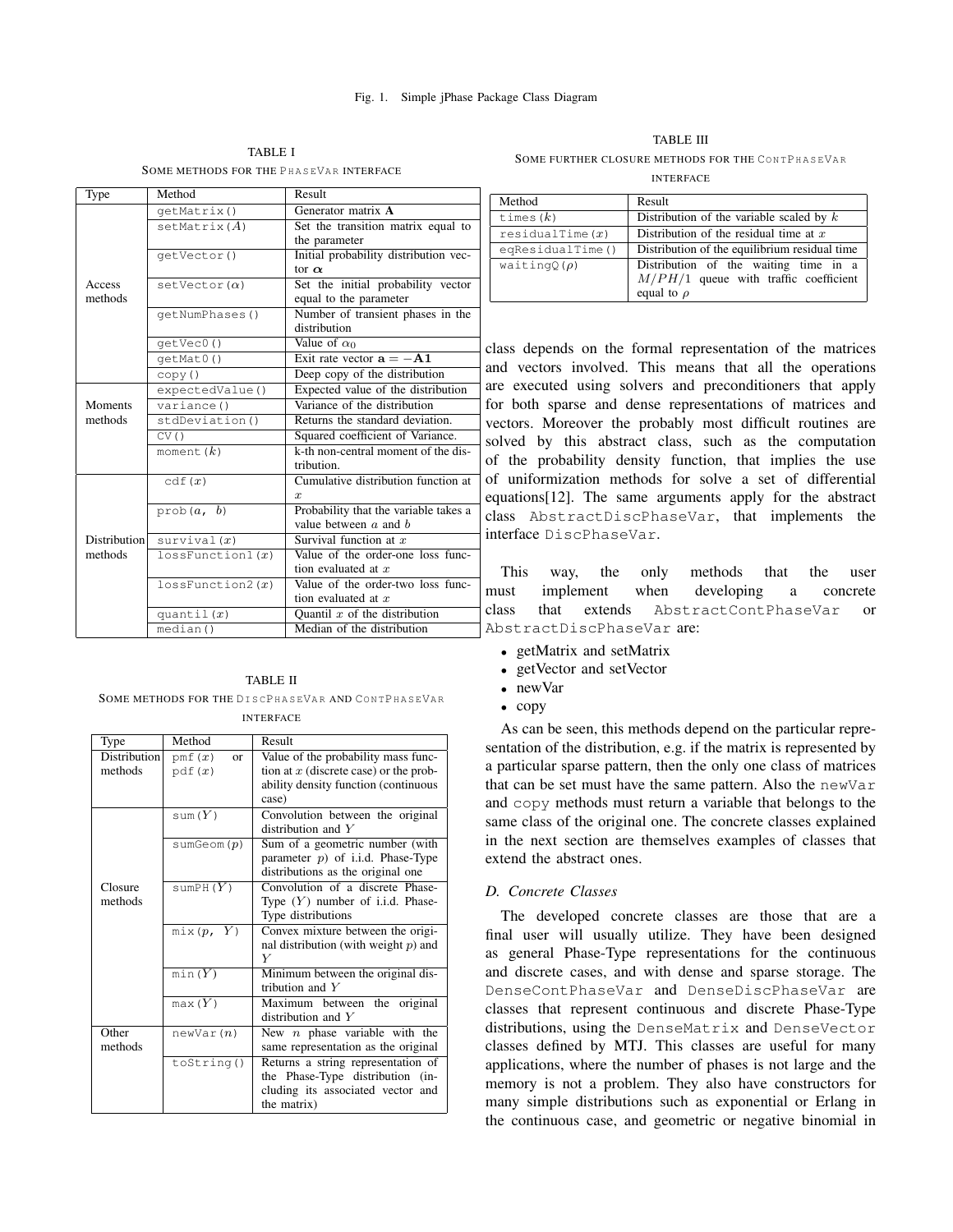the discrete case.

Nevertheless, the use of matrices with dense representation can be a problem because of the large number of phases. The SparseContPhaseVar and SparseDiscPhaseVar classes are built over the FlexCompRowMatrix and SparseVector MTJ classes, which give a good alternative when the number of phases is large but the number of entries is little relative to the total number of  $n^2$  entries. It is important to note that the FlexCompRowMatrix allows a flexible sparse pattern stored by rows, that makes of this class a general sparse representation. Other specific representation could be developed by using a particular sparse pattern, e.g. upperdiagonal matrices.

# <span id="page-4-0"></span>III. JPHASEGENERATOR: THE VARIATES GENERATOR MODULE

This package was developed in order to define the behavior of any Phase-Type random variates generator. This behavior is specified by the abstract class PhaseGenerator, which is the core the package. As can be seen in Figure [2,](#page-4-4) this abstract class is extended by the concrete classes NeutsContPHGenerator and NeutsDiscPHGenerator, that implement the algorithms proposed by Neuts and Pagano [11].

# <span id="page-4-4"></span>Fig. 2. Simple jPhaseGenerator Package Class Diagram

## <span id="page-4-1"></span>*A.* PhaseGenerator *Interface*

This abstract class defines the basic methods that a Phase-Type random variate generator should have. The class includes an attribute, that belongs to the PhaseVar class, and is the distribution from which, the random variates will be generated. This distribution can only be specified in the constructor method, because the variable must be persistent in time for a particular PhaseGenerator object. This means that if the user wants to generate variates from another distribution, he or she must create a new PhaseGenerator.

In the constructor method, the variable is assigned and the initialization() method is called. It is expected that the user employs this method in order to effectively initialize the algorithm, and then a random variate can be generated after the construction of the PhaseGenerator. Another method defined by the abstract class is  $q$ etVar(), which always returns the Phase-Type variable that remain under the PhaseGenerator and is already implemented.

The last two methods that a PhaseGenerator must implement are getRandom() and getRandom $(k)$ . The first one must return a variate that follows the distribution specified at the construction, and the second must return  $k$  independent variates with the same characteristic.

## <span id="page-4-2"></span>*B. Concrete Classes*

Up to day, two concrete classes extend the previously explained PhaseGenerator abstract class. These are NeutsContPHGenerator and NeutsDiscPHGenerator, which implement the method proposed by Neuts and Pagano [11]. The first one implements the continuous case and the second the discrete one. The continuous algorithm has a first step, in which the continuous chain is transformed is a discrete one, using the well-known embedded chain. Thereafter, the main algorithm (for discrete distributions) can be used for both cases.

The algorithm simulates the whole process in the chain: it first choose an initial state from the distribution given by the initial probability vector; then it selects a next state to visit using the discrete distribution associated with the present state, given by the associated row in the transition matrix; the selection of the next state is repeated until the chosen state is the absorbing one. In the discrete case, the value of the random variate is the number of steps (selections) made until absorption. For the continuous case, the number of visits to each state is stored and an Erlang variate is generated for each state with non-zero number of visits. The parameters of the Erlang distributions are the associated rate of the state and the number of visits carried out. For example, if the state *i* was visited  $n_i$  times and has an associated rate of  $\lambda_i$ , an Erlang( $\lambda_i, n_i$ ) random variate must be generated. The sum of these variates over all the states is the value of the Phase-Type random variate.

Two important issues of this algorithm must be emphasized. The first one is the several use of discrete distributions to generate the variates, which can be done efficiently through the alias method [16]. The second issue is that for the continuous case, in addition to the discrete variates, only Erlang variates must be generated. In the case of many visits to the same state, these variates can also be efficiently generated by multiplying a gamma variate with parameters  $(n_i, 1)$  times  $\lambda_i$ , that will be an Erlang variate with the required parameters [11].

The algorithms implemented in these classes are supported by the utilities class GeneratorUtils, that have several procedures useful for the generators. Particularly, it has a general implementation of the alias method used to generate variates from discrete distributions [16]. It also has an implementation of the polynomial-time algorithm proposed by Gonzalez et. al. [18] to perform a Kolmogorov-Smirnov test, that can be useful to test the goodness-of-fit of the generated numbers in relation to the theoretic Phase-Type distribution.

## IV. JPHASEFIT: THE FITTING MODULE

<span id="page-4-3"></span>This package contains the structure that defines the behavior of the classes that implement algorithms to fit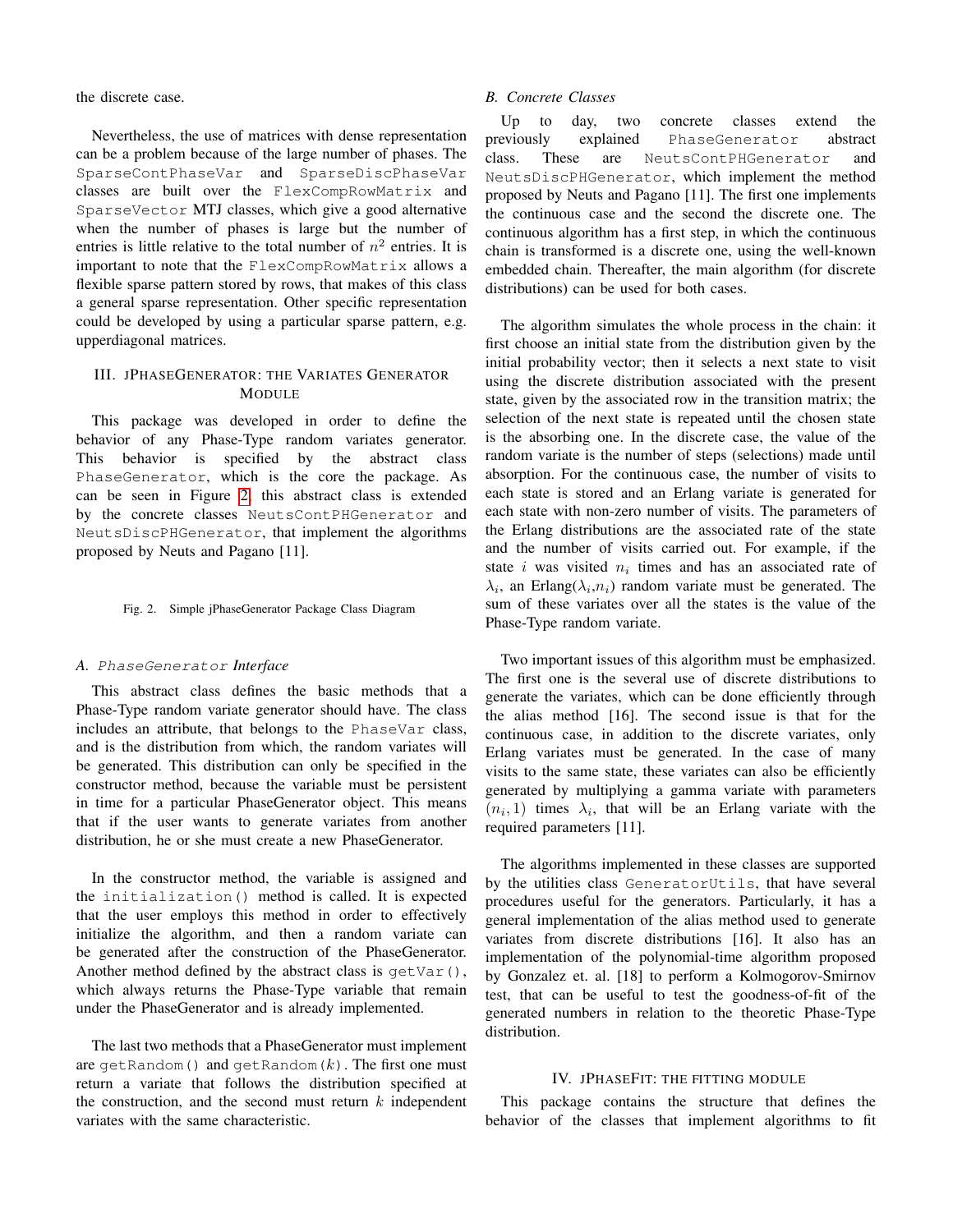the parameters of a Phase-Type distribution. As shown in Figure [3,](#page-6-4) the interface PhaseFitter is in the top of the package and defines the basic method that any PhaseFitter should have:  $f \text{it}(\cdot)$ . This method has no parameters and must return a Phase-Type variable as the result of the fitting process.

# <span id="page-5-0"></span>*A. Abstract Classes*

In the next level, there are two abstract classes that implement the PhaseFitter interface: ContPhaseFitter and DiscPhaseFitter, for the continuous and discrete case, respectively. These classes have two additional issues: a constructor method from a data set in array format; and a method to compute the log-likelihood of the fitted distribution in relation to the data set (getLoglikelihood()). This is done because the log-likelihood is a usual way to compare the performance of fitting algorithms. In addition, this classes specify the continuous or discrete nature of the variable to be fitted in two different ways: the first one is the inclusion of the var attribute, where the fitted variable must be stored (a ContPhaseVar object for the continuous case or a DiscPhaseVar for the discrete case); the other way is the use of a data array as attribute, that in the continuous case is a double array, and in the discrete case is an integer array.

In the next level of abstract classes, a further division is done between classes that implement Maximum Likelihood (ML) algorithms and those related to Moment Matching techniques. This is done for both continuous and discrete cases. For the ML classes (MLContPhaseFitter and MLDiscPhaseFitter), there is a new attribute called logLH, that stores the log-likelihood value in order to take advance of the usual computation of the log-likelihood in the fitting process. For the Moment-Matching related classes (MomentsContPhaseFitter and MomentsDiscPhaseFitter), a new set of attributes is defined: m1, m2, and m3. These are the moments to me matched and are specified with a new constructor that receives only the three moments to be matched. An alternative way is the use of the redefined constructor that receives the data trace and calculates its moments. It must be said that there is not alternative to change the data, moments of log-likelihood attributes from outside the class, implying a safe fitting process.

# <span id="page-5-1"></span>*B. Concrete Classes: Maximum Likelihood Algorithms*

The set of classes that implement maximum likelihood algorithms are almost all for Continuous Phase-Type distributions, because the most of the efforts have been done in that direction. For each one of the following algorithms, there is an associated class the executes the procedures to fit the parameters of a distribution.

<span id="page-5-2"></span>*1) General Phase-Type Distribution EM Algorithm [1]:* In 1996 Asmussen, Nerman and Olsson [1] presented a specialized version of the EM algorithm in order to fit the parameters of the whole set of continuous Phase-Type distributions, without reducing the target distribution to a restricted subset. The EM algorithm is a general statistical technique that was first introduced by Dempster et. al. [19] to deal with the problem of incomplete data (a good source to review it may be [20]). The idea behind this algorithm is that a complete sample from Phase-Type realizations should include the selected initial state, the whole path of states followed until absorption, and the time spent in each of these states. With this complete sample, it's easy to estimate the parameters of the distribution.

Nevertheless the sample obtained from Phase-Type realizations are only the time until absorption. In this way, the problem can be seen as the estimation of the parameters from an incomplete sample, which makes natural the use of the EM algorithm. The algorithm begins from an initial guess of the parameters and the iterations include the computation of the likelihood (E-step) and the its maximization to obtain a new set of parameters (M-step). In this case, the heavy work must be done in the E-step, where a set of  $n(n+2)$ linear differential equations must be solved for a distribution of  $n$  phases. It must be noted that this algorithm does not select the number of phases, and it must be entered as an initial parameter. Even though this algorithm has been already evaluated in [17], it is included in the benchmark evaluation because it is the only one that fits the parameters of the whole Phase-Type class.

The concrete class that implements the algorithm is EMPhaseFit, that extends the abstract class MLContPhaseFitter. In this implementation, the method fit() doesn't need the specification of any parameter but it tries with distributions from 1 to 10 to find the one that shows the greatest log-likelihood. To do this, it calls the method  $fit(n)$ , that executes the proper algorithm to fit the parameters of a general Phase-Type distribution with  $n$ phases. In every iteration, this method calls the eStep() and mStep methods that executes the procedures for each of those steps in the EM algorithm. Particularly, the E-step uses an order-four Runge-Kutta procedure to solve the set of differential equations, which solution is expressed in the inner class solution.

The user could also make use of another constructor for this class in order to specify some features for the algorithm. With the method EMPhaseFit(precision, iterations, evalPoints), three important features can be set: the *precision* for stopping the algorithm when the parameters show little change; the maximum number of *iterations* that the algorithm can execute; and the *evalPoints* parameter determines the factor to multiply the data trace size in order to obtain the number of evaluation points for the Runge-Kutta method.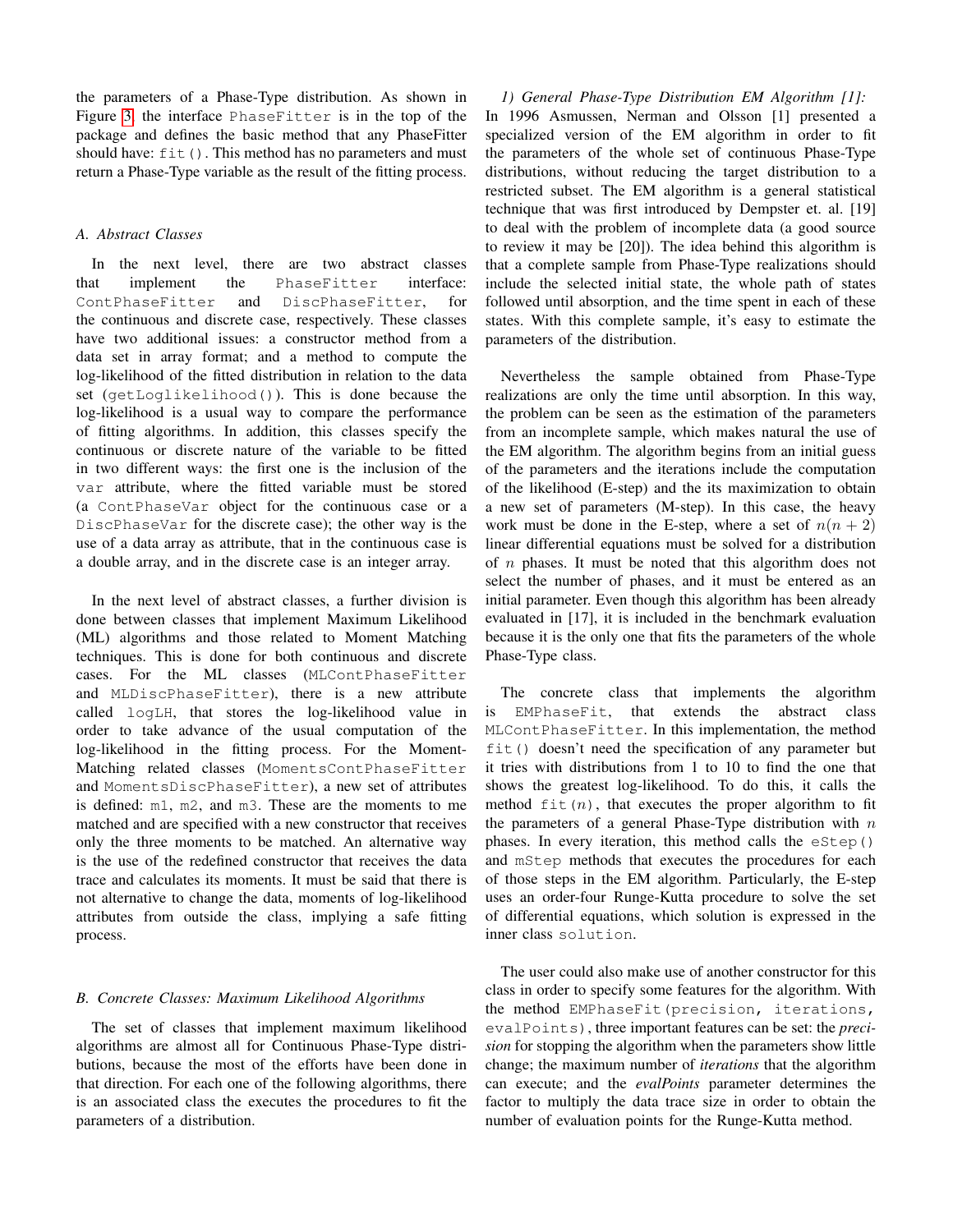<span id="page-6-0"></span>*2) Hyper-Exponential Distribution EM Algorithm [2]:* The hyper-exponential distribution is a very special case of Phase-Type distributions, since the initial probability vector defines the probability of choosing the exponential phase to visit, and the generator matrix have diagonal representation with the rates of the i-th phase in the position  $(i, i)$ . Thus the number of parameter to fit a  $n$ -phase hyper-exponential distribution are  $2n$ . The algorithm proposed by Khayari et. al. [2] is also an EM algorithm like the explained above. It begins with an initial guess of the parameters, that can be random or related to the properties of the trace (e.g. the expected value). The authors propose an easy way to select the initial parameters. Then a function to evaluate the quality of the parameters is calculated in the E-step through the probability density function of the data trace given the parameters. In the M-step, the new set of parameters is computed using estimators for the rates and the probabilities but not for the number of phases, that is taken as a given parameter.

The implementation of the algorithm was done in the EMHyperExpoFit class, where a method  $fit(n)$  is implemented in order to fit a distribution with  $n$  phases. As the method fit() must also be implemented in order to follow the parameters of the PhaseFitter interface, it executes several trials of configurations from one to ten phases, and selects the distribution with greatest likelihood. With the use of another constructor, the user can also specify the maximum number of iterations that the algorithm can execute and the precision level required to determine when the change in the estimated parameters is too little and the algorithm should stop.

<span id="page-6-1"></span>*3) Hyper-Erlang Distribution EM Algorithm [3]:* In 2005, Thümmler et. al. presented a method that fits the parameters of a hyper-Erlang distribution [3], which is a very interesting subset of the Phase-Type distributions since they are also dense in  $[0, \infty)$ . In some results provided by them, the EM algorithm developed for this special class has a better behavior in terms of likelihood than the one designed for the complete Phase family [1]. The algorithm receives as a parameter the number of Erlang branches in the distribution as well as the total number of exponential phases in the distribution. With this information, the algorithm determines all the possible configurations of the Erlang branches and executes a version of the EM algorithm for each case. Finally, the configuration with the greatest likelihood is selected as the result of the algorithm.

As can be seen, this algorithm needs more information than the previous ones, and so the routine  $fit()$  makes a different work than just try distributions with one to ten phases. In the EMHyperErlangFit class, the method fit() guides the search of the configuration by means of the coefficient of variation of the data trace. When the coefficient is lower

<span id="page-6-4"></span>than one, then it doesn't allow more than one branch since it has been shown that the Phase-Type variable with the least coefficient of variation is the n-Erlang( $\frac{1}{n}$ ) [21]. When the coefficient of variation is greater than one, it enforces the creation of multiple branches as well as phases in each of them. The method  $f$ it $(n, m)$  executes the effective procedure proposed in the paper for a distributions with  $n$  phases and  $m$  branches. When all the possible configurations has been determined, this method calls  $f$ it  $(n, m, r)$  where the number of phases at the i-th branch is  $r_i$ . For this method, the parameters related to precision and number of iterations are important and the user can fix them with use of a special constructor.

## <span id="page-6-2"></span>*C. Concrete Classes: Moment Matching Algorithms*

The distribution moments usually play an important role in the performance analysis of real systems [5]. This has been an important motivation for the improvement of moment matching techniques, and the attention given by different research communities (Operations Research, Computer Science and Telecommunication Networks, among others). Some of the most recent advances have been implemented in the jPhaseFit module, as will be explained in this section.

<span id="page-6-3"></span>*1) Acyclic Continuous order-2 Distributions [4]:* In 2002 Telek and Heindl [4] proposed an algorithm to fit the parameters of an acyclic Phase-Type distributions of second order (two phases). Acyclic distributions have been extensively studied since they have some important properties, as a canonic form developed by Cumani [22] and a upper triangular transition or generator matrix. In that paper, they establish bounds on the set of first three moments representable by acyclic distributions of second order, for the discrete and continuous cases. Over the characterization of these bounds, they build the algorithm that matches three moments with the three parameters of this distribution: the rates of each phase and the absorption probability after the first phase (the initial probability is all in the first phase as in the Coxian distribution).

This algorithm is implemented by the class MomentsACPH2Fit, that extends the abstract class MomentsContPhaseFitter. As it is constructed with the three moments to be matched (given explicitly or computed from a data trace), the algorithm begins with the computation of the bounds, in order to determine if the moment set is representable. If not, the moments are corrected to the nearest point in the representable region with a warning message about the correction for the user. When the moment set is representable, the parameters of the distribution are calculated according to the equations shown by the authors. Finally, the distribution is constructed with the parameters and returned to the user.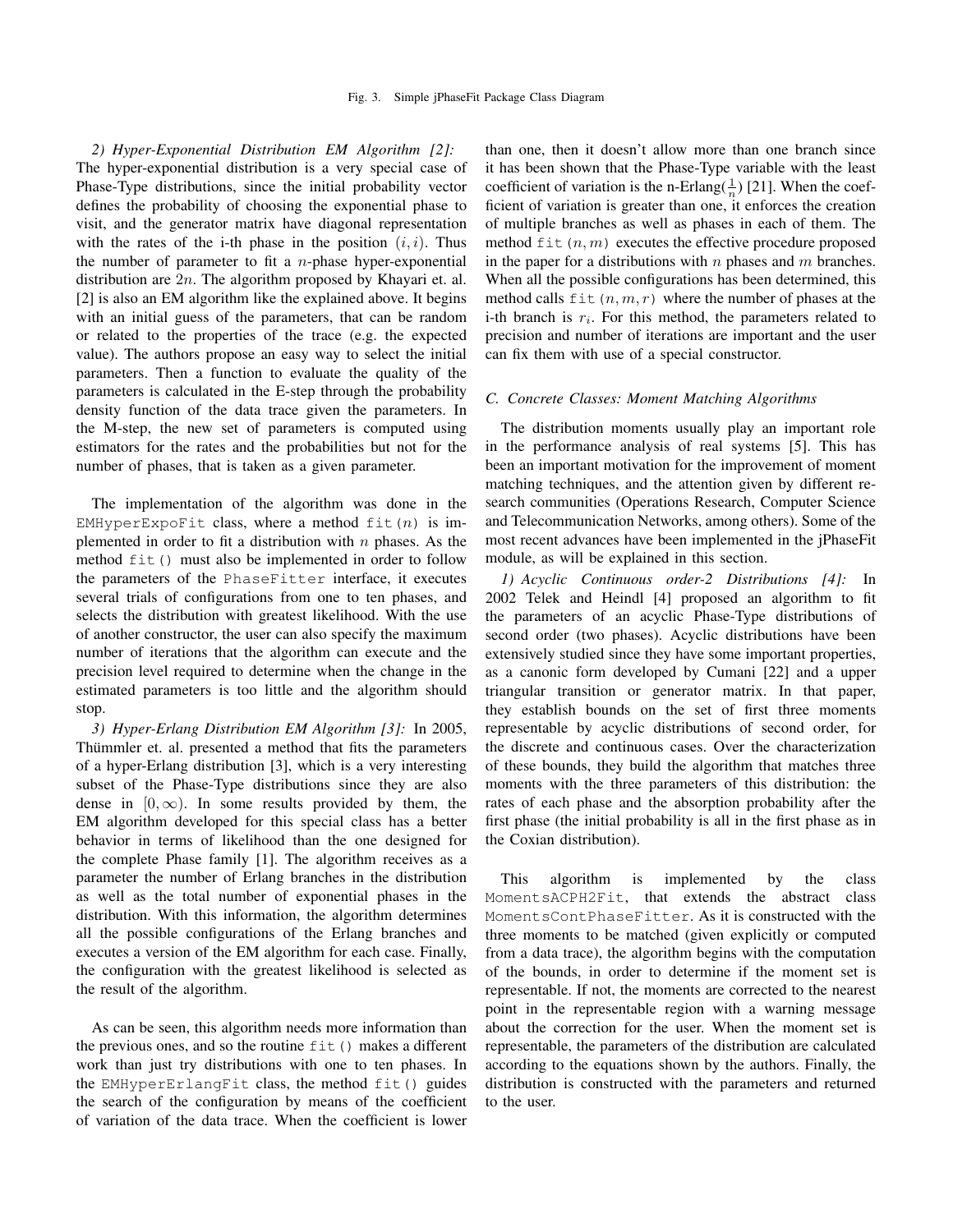In the same paper, the authors present an analogous algorithm for the discrete case. It works in a similar fashion and is completely implemented by the class MomentsADPH2Fit, that extends the abstract class MomentsDiscPhaseFitter.

<span id="page-7-0"></span>*2) Erlang-Coxian Distributions[5]:* The next step in moment-matching techniques was given by Osogami and Harchol in a series of papers [23] [24] [5]. This extension consists on the characterization of the bounds imposed over the first three moments representable by a Phase-Type distribution withn  $n$  phases. They also introduce Erlang-Coxian distributions, named because they can be represented as the convolution of an Erlang and a Coxian distribution of second order. They present an algorithm to fit the parameters of a Erlang-Coxian distribution with or without mass at zero, an important issue in constructing matrix-geometric models from phase type distributions. An important issue is that the algorithm itself determines the number of phases needed to represent the set of moments, making easier the use of the algorithm since the user doesn't need to try with different configurations. The resulting distributions are not large in the number of phases but are not strictly minimal.

The implementation of the algorithms is given by two classes: MomentsECCompleteFit and MomentsECPositiveFit. The first one is built over the "complete solution" proposed by the authors, where the moment set is representable by the convolution of Erlang and Coxian distribution but the resulting distribution can have a positive mass on zero. To avoid this, the second class implements the "positive solution", where all the resulting distributions have no mass at zero, but the Erlang-Coxian distribution must be extended through a convolution or a convex mixture with a exponential distribution in order to obtain the strictly positiveness. Whenever the complete solution returns a positive distribution, this will be used by the MomentsECPositiveFit, an issue that forces this this class to depend on the MomentsECCompleteFit class.

<span id="page-7-1"></span>*3) Acyclic Continuous Distributions [6] :* One of the most recent effort done in this area was made in 2005 by Bobbio, Horvath and Telek [6], who present an algorithm to match a set of first three moments with acyclic Phase-Type distributions(APH). They show the possible sets that can be represented by an acyclic distribution of order  $n$ . Then they show how to match the first three moments in a minimal way, i.e. using the minimal number of phases needed to do it. It is done by determining the region representable by an APH of n phases but not with an APH with  $n - 1$ . This region is then partitioned in five areas that represent different distribution configurations, such as the Erlang-Exp structure that represents and  $n - 1$  Erlang distribution with an additional exponential phase after it.

The algorithm proposed by the authors for the positive case is implemented in the MomentsACPHFit class. There the algorithm begins with the first three non-central moments and computes the first two normalized moments. With this information, the required number of phases is computed and the moment set is evaluated in order to find in which region it falls. When it is determined, the parameters are fitted according to the equations presented by the authors.

## V. EXAMPLES

<span id="page-7-2"></span>In order to give a closer understanding of jPhase, some examples will be given to clarify the construction and manipulation of the computational objects. As shown in Figure [4,](#page-7-3) the distributions can be created from arrays of doubles, that represent the initial probability vector and the generator matrix of the transient states (as specified in section [I\)](#page-1-0). Once the distributions are created, they can be manipulated through the use of closure properties, as shown in Figure [4,](#page-7-3) where the convolution between the variables  $v1$  and  $v2$  is calculated.

```
double [ ] [ ] A = new double [ ] [ ] { {−2,2} , {2,-5} } ;<br>double [ ] alpha = new double [ ] {0.2,0.4};
DenseContPhaseVar v1 = new DenseContPhaseVar (alpha, A);
double [][] B = new double [][]\{-4,2,1\} , \{1,-3,1\} , \{2, 1, -5\} } ;<br>double [] beta = new double [] \{0.1, 0.2, 0.2\};
DenseContPhaseVar v2 = new DenseContPhaseVar(beta, B);ContPhaseVar v3 = v1.sum(v2);System . out . println ("v3:..."+v3. to String ());
```
<span id="page-7-3"></span>Fig. 4. jPhase: Example 1

The resulting variable from the precious code has the usual representation, which includes the initial probability vector  $\alpha$ and the transition matrix T, as explained in section [I.](#page-1-0) The result from the former example is shown next, where the calculated variable is printed.

| v3:     |                         |           |           |           |           |  |
|---------|-------------------------|-----------|-----------|-----------|-----------|--|
|         |                         |           |           |           |           |  |
|         | Phase-Type Distribution |           |           |           |           |  |
|         | Number of Phases: 5     |           |           |           |           |  |
| Vector: |                         |           |           |           |           |  |
|         | 0.2000                  | 0.4000    | 0.0400    | 0.0800    | 0.0800    |  |
| Matrix: |                         |           |           |           |           |  |
|         | $-2.0000$               | 2.0000    | 0.0000    | 0.0000    | 0.0000    |  |
|         | 2.0000                  | $-5.0000$ | 0.3000    | 0.6000    | 0.6000    |  |
|         | 0.0000                  | 0.0000    | $-4.0000$ | 2.0000    | 1.0000    |  |
|         | 0.0000                  | 0.0000    | 1.0000    | $-3.0000$ | 1.0000    |  |
|         | 0.0000                  | 0.0000    | 2.0000    | 1.0000    | $-5.0000$ |  |
|         |                         |           |           |           |           |  |

Fig. 5. jPhase: Result for Example 1

Since jPhase is built over the Matrix Toolkit for Java (MTJ) library [25], it is also possible to construct Phase-Type distributions from matrices and vectors defined in that library. As can be seen in the following example, the matrix and the vector of the Phase-Type distribution are first built as DenseMatrix and DenseVector (MTJ objects), and then the continuous Phase-Type distribution is constructed.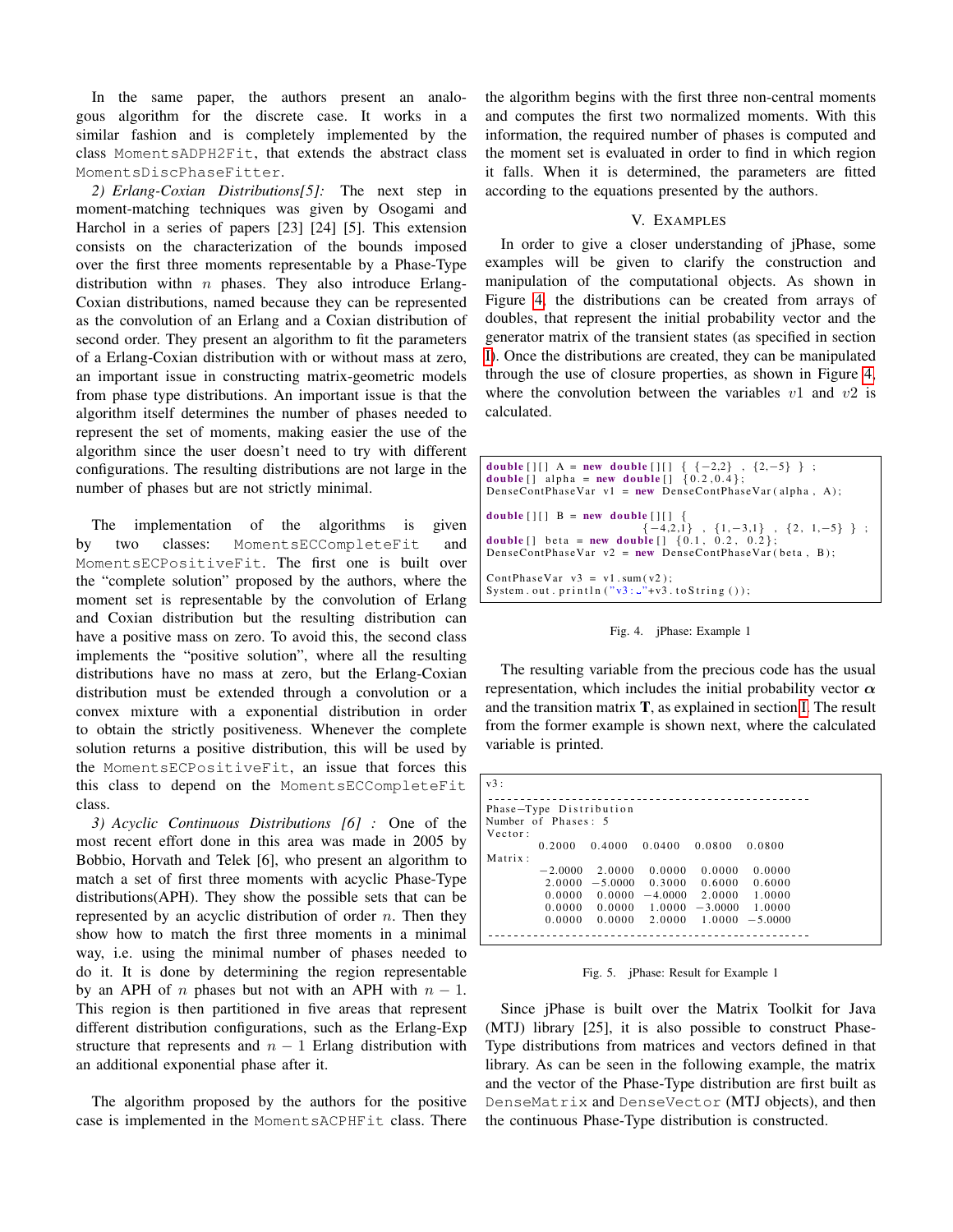```
DenseMatrix A = new DenseMatrixnew double [ ] [ ] { } { } { } { } { } { } { } { } { } { }{1, -3, 1} , {2, 1, -5} } );
DenseVector alpha = new DenseVector (new double []
                                          {0.1, 0.2, 0.2};DenseContPhaseVar v1 = new DenseContPhaseVar (alpha, A);
double rho = 0.5;
PhaseVar v2 = v1. waitingQ(rho);
System . out . println ("v2:\n\overline{\n\begin{bmatrix} n''+v2 \end{bmatrix}} to String ());
```
Fig. 6. jPhase: Example 2

In the previous example, the distribution of the waiting time in queue is computed taking the variable  $v1$  as the service time distribution and assuming that the traffic coefficient of the  $M/PH/1$  queue is equal to 0.5. The resulting distribution is then printed and the output is shown next.

| v2:                                |  |  |  |  |
|------------------------------------|--|--|--|--|
| Phase-Type Distribution            |  |  |  |  |
| Number of Phases: 3                |  |  |  |  |
| Vector:                            |  |  |  |  |
| $0.1500 \quad 0.2250 \quad 0.1250$ |  |  |  |  |
| Matrix:                            |  |  |  |  |
| $-3.8500$ 2.2250 1.1250            |  |  |  |  |
| $1.1500 -2.7750 1.1250$            |  |  |  |  |
| $2.3000$ $1.4500$ $-4.7500$        |  |  |  |  |
|                                    |  |  |  |  |

Fig. 7. jPhase: Result for Example 2

Another way to do the former calculations is through the use of the Graphic User Interface (GUI). This can be used to build Phase-Type variables from direct input, or from a data set that can be fit the parameters of the distribution. It also allows to compute closure properties and has the capabilities to show graphically the probability density function or the cumulative probability distribution of a specified Phase-Type distribution. A sample screenshot of the developed GUI is shown in Figure [8.](#page-8-2)

### <span id="page-8-2"></span>Fig. 8. jPhase: Graphic User Interface

As can be seen, the developed framework is an easy way to deal with Phase-Type distributions and can be used as a supporting tool in several practical researches, where the main point is to build a probabilistic model that describes the system, and the Phase-Type distributions are an important tool to do it. Thus, the researcher can focus on the modeling issue based on the computational representation developed in this work.

## VI. CONCLUSIONS

<span id="page-8-0"></span>Phase-Type distribution has shown to be a powerful tool in computational probability since they can be used as input of Markov chains, which allows the use of efficient algorithms to compute measures of performance of real systems. In

this work a computational framework has been designed and developed in order to allow the computational representation and manipulation of these distributions. The computational objects allows the user to concentrate in the modeling issues and not in the computation of distributions, moments or closure properties. In this way, the developed tool makes more accessible the of Phase-Type distribution for researches interested in stochastic modeling and performance evaluation of real systems.

The extensibility of the framework helps the user to develop new classes that can have a different representation (special sparse structures), but still exploiting the implemented methods in abstract classes. Even more, in the development of such extended classes the user can just implement some simple methods for the specific representation, or can develop procedures for the some or all the methods related to the distribution. In this way, the structure is not restricted to the developed methods, e.g. the researcher could use a different solver to compute the density function of a particular class of distributions.

The framework also includes a module for Phase-Type variates generation, which can be used to model large systems using simulation models with Phase-Type distributions. The tool has itself some procedures to do that, but the user could also develop a new algorithm and implement it with the help of the utilities methods and the unified framework.

Finally, the fitting module offers a set of recently developed algorithms to fit the parameters of a Phase-Type distribution from a data trace. It is possible to use general setting for the algorithms, without specifying any parameter. But the user can also determine specific characteristics, as the number of phases in the distribution, or the precision for convergence criterion. There is also a framework that can help to design the implementation of new algorithms, since the user have all the distribution classes as well as other algorithms to support his or her development.

### REFERENCES

- <span id="page-8-1"></span>[1] S. Asmussen, O. Nerman, and M. Olsson, "Fitting phase type distributions via the em algorithm," *Scandinavian Journal of Statistics*, vol. 23, pp. 419,441, 1996.
- [2] R. Khayari, R. Sadre, and B. Haverkort, "Fitting world-wide web request traces with the em-algorithm," *Performance Evaluation*, vol. 52, pp. 175–191, 2003.
- [3] A. Thümmler, P. Buchholz, and M. Telek, "A novel approach for fitting probability distributions to real trace data with the em algorithm," in *Proceedings of the International Conference on Dependable Systems and Networks*, 2005.
- [4] M. Telek and A. Heindl, "Matching moments for acyclic discrete and continuous phase-type distribution of second order." *I.J. of Simulation*, vol. 3, no. 3–4, pp. 47–57, 2002.
- [5] T. Osogami and M. Harchol, "Closed form solutions for mapping general distributions to quasi-minimal ph distributions," *Performance Evaluation*, 2006, to appear.
- [6] A. Bobbio, A. Horvath, and M. Telek, "Matching three moments with minimal acyclic phase type distributions," *Stochastic Models*, vol. 21, pp. 303–326, 2005.